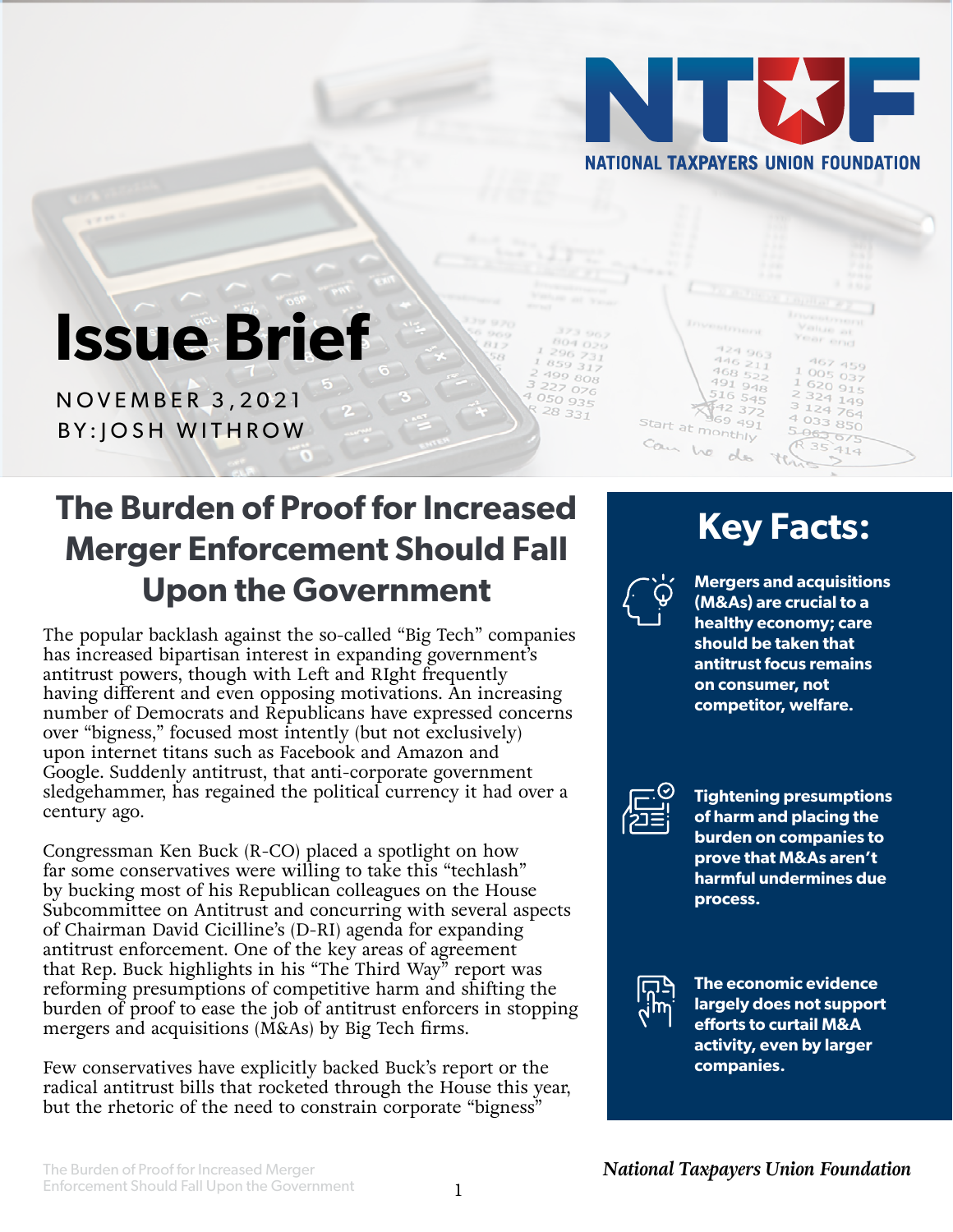has become a common feature of political dialogue on both sides of the aisle. This focus on market concentration, rather than upon the actual economic outcomes of business transactions, threatens to undo the consumer welfare standard that has guided antitrust enforcement for many decades.

Furthermore, both lowering the bar on presumptions of harm and shifting the burden of proof would challenge basic assumptions about the due process and economic justifications for antitrust enforcement. More importantly, M&As are basic corporate transactions that frequently provide value to consumers by boosting economic efficiency and innovation. The benefits provided by the overwhelming majority of these transactions that are benign can be quickly destroyed by overly aggressive government intervention.

#### **Legislative Proposals**

So far, there has been a spectrum of remedies proposed to increase the number of mergers subject to scrutiny by enforcers at the Federal Trade Commission (FTC) or the Department of Justice's (DoJ) Antitrust Division. While some of these bills are limited in scope to the largest tech companies (as Buck's report called for), others would reach economy-wide (as Cicilline's report suggests).

On the extreme end of the spectrum is Senator Josh Hawley's (R-MO) "Trust-Busting for the Twenty-First Century Act," ([S. 1074\)](https://www.congress.gov/bill/117th-congress/senate-bill/1074/text), which would make presumptively illegal *any* merger or acquisition by any company with a market capitalization of over \$100 billion.<sup>1</sup> Only slightly less draconian are the merger provisions of Senator Amy Klobuchar's (D-MN) "Competition and Antitrust Law Enforcement Reform Act," [\(S. 225\)](https://www.congress.gov/bill/117th-congress/senate-bill/225), which would presume any acquisition that could "create an appreciable risk of materially lessening competition" by any sufficiently large company to be illegal unless the company can prove otherwise by a "preponderance of the evidence."<sup>2</sup> Neither bill has thus far attracted support from across the aisle.

In May came the tide of antitrust reforms from Cicilline's House Subcommittee on Antitrust, written specifically to target Google, Facebook, Amazon, and Apple (and, somehow, not the \$2 trillion giant Microsoft). The bill to specifically proscribe M&As by these companies was Rep. Hakeem Jeffries' "Platform Competition and Opportunity Act"  $(H.R. 3826)$  $(H.R. 3826)$  $(H.R. 3826)$ , which has the support of Rep. Buck and a handful of other Republicans.<sup>3</sup> This bill redundantly makes acquisitions by these "covered platforms" impossible by not only setting the burden of proof on the companies to "clear and convincing evidence" that not even *potential* harm to competition exists, but also by defining "competition" to include vying for "a user's attention." It passed the House Judiciary Committee and awaits floor action in the full House.

Finally, Senator Mike Lee (R-UT) has attempted to thread the needle between conservative concerns about Big Tech, while not acceding to any radical expansion of antitrust laws, by introducing the "Tougher Enforcement Against Monopolists (TEAM) Act,"  $(S. 2039)$  $(S. 2039)$ .<sup>4</sup> The TEAM Act codifies that the goal of antitrust should be to preserve consumer welfare, the crucial (formerly bipartisan) standard that has been held in place by precedent rather than law. At the same time, Lee's proposal also involves burden-shifting, creating a presumption that companies can rebut by a "preponderance of the evidence" that the harm to competition cause by the transaction is either "insubstantial" or "clearly outweighed by the procompetitive benefits of the transaction in the relevant market." This presumption kicks in if a company would control only 33 percent of the relevant market at the end of the transaction. At a market share of 66 percent the presumption of harm becomes irrebuttable.

<sup>&</sup>lt;sup>1</sup> U.S. Congress, Senate. *Trust-Busting for the 21st Century Act*. S. 1074. 117th Congress, 1st Sess. Introduced in Senate April 12, 2021. <https://www.congress.gov/bill/117th-congress/senate-bill/1074/text>

<sup>&</sup>lt;sup>2</sup> U.S. Congress, Senate. *Competition and Antitrust Law Enforcement Reform Act of 2021*. S. 225. 117th Congress, 1st Sess. Introduced in Senate February 4, 2021. <https://www.congress.gov/bill/117th-congress/senate-bill/225>

<sup>3</sup> U.S. Congress, House. *Platform Competition and Opportunity Act.* H.R. 3826. 117th Congress, 1st Sess. Introduced in House June 11, 2021.<https://docs.house.gov/meetings/JU/JU00/20210623/112818/BILLS-117HR3826ih.pdf>

<sup>4</sup> U.S. Congress, Senate. *Tougher Enforcement Against Monopolists (Team) Act*. S. 2039. 117th Congress, 1st Sess. Introduced in Senate June 14, 2021. <https://www.congress.gov/bill/117th-congress/senate-bill/2039/text>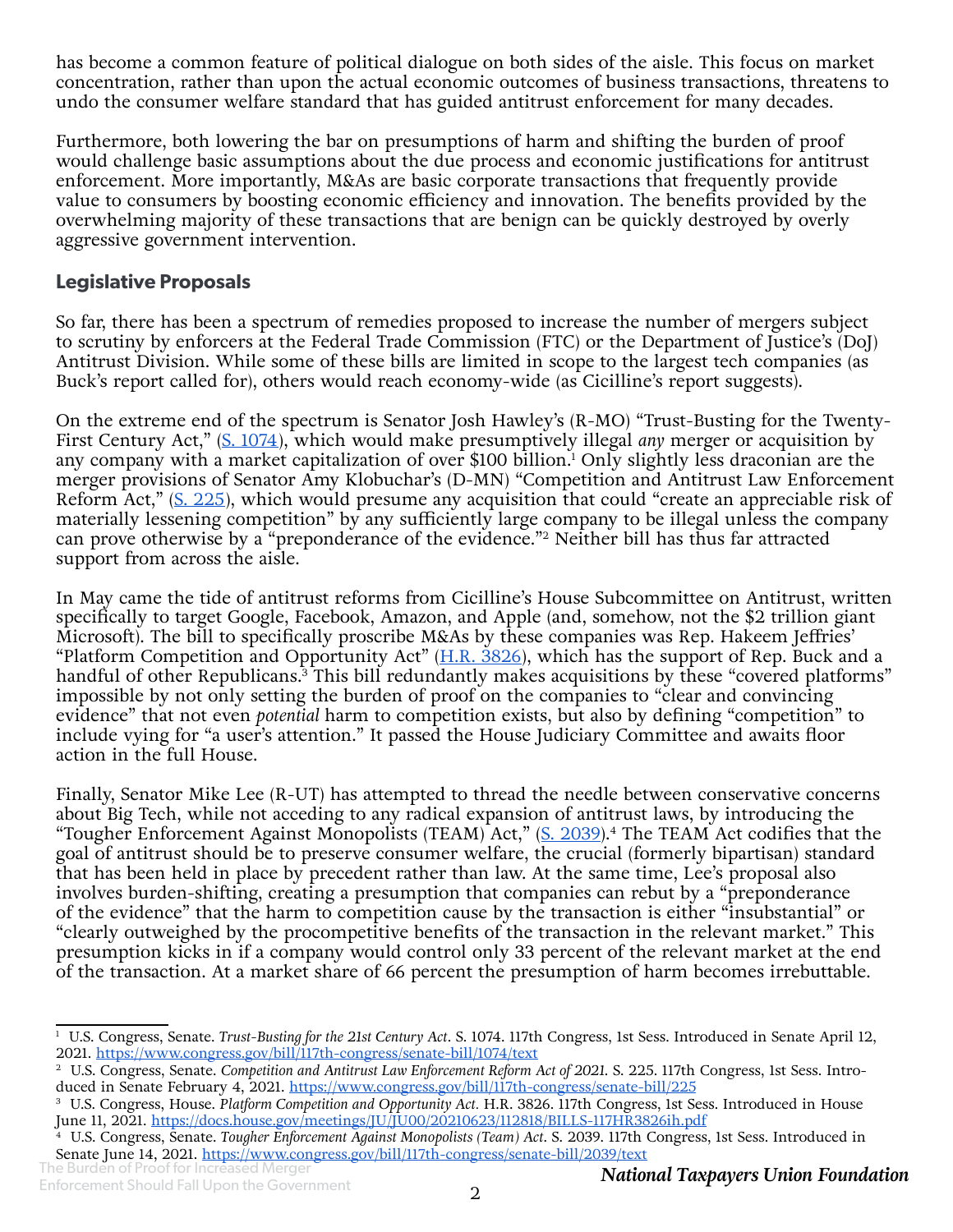#### **Burden Shifting, Presumption, and Due Process**

What makes this focus on stifling merger activity particularly troubling is that antitrust is primarily a law enforcement procedure designed to punish harms caused by corporate wrongdoing, not a regulatory framework. Shifting the burden of proof so that companies must affirm a transaction *won't* cause harm [effectively flips](https://truthonthemarket.com/2020/10/27/the-dangerous-implications-of-changing-antitrust-presumptions/) the due process ideal of "innocent until proven guilty" on its head.<sup>5</sup>

This precautionary mindset is what NTUF <u>[has taken to calling](https://www.ntu.org/foundation/detail/antitrust-precrime-what-regulators-cant-know-will-hurt-you)</u> antitrust "pre-crime."<sup>6</sup> Shifting burdens of proof to the companies, creating presumptions of harm based on some arbitrary percentage of market share, or banning merger activity outright all lessen the need for the government to justify their enforcement decisions. The effect is to leave antitrust far more open to inconsistent, even capricious, enforcement, which was a persistent problem in the decades leading up to the establishment of the current consumer welfare standard.

While any antitrust merger investigation inherently involves making some guesses at the unknown future harms of a transaction, it is important that such an educated guess be backed by some sort of objective evidence of potential harm. The value judgment that is made by enemies of "bigness" for its own sake is that the power that comes with corporate size and market concentration will inevitably be abused. Self-styled "Neo-Brandeisian" progressive antitrust maximalists like FTC Chair Lina Khan and National Economic Council member Tim Wu make explicit that they want the bias of antitrust enforcement to be prophylactic, even if this means curtailing many harmless transactions in the process.7

The danger inherent in preferring to risk false positives in identifying potentially harmful M&As was perhaps best expressed by Judge Frank Easterbrook:

"If the court errs by condemning a beneficial practice, the benefits may be lost for good. Any other firm that uses the condemned practice faces sanctions in the name of stare decisis, no matter the benefits. If the court errs by permitting a deleterious practice, though, the welfare loss decreases over time."8

In the absence of barriers to entry, markets erode monopolies naturally because a company exercising its market power to hike prices or suppress innovation creates a market opening for rivals.

The risk of suppressing beneficial mergers, ones that create market efficiencies or that benefit consumers by bringing a new product to a wider market, becomes more substantial the more that enforcement becomes unmoored from relatively clear, objective guidelines. As former FTC Commissioner Joshua Wright frequently points out, the FTC's win rate when it does file a complaint is <u>incredibly high</u>.<sup>9</sup> These long odds, coupled with the ruinous expense involved in contesting the government in court, most frequently lead to companies settling or just dropping a transaction entirely.

Shifting the burden to force companies to effectively prove a negative - that a merger definitely won't negatively impact competition - is like giving antitrust enforcers superpowers. Companies, particularly in industries under heavy scrutiny like tech, will certainly slow their M&A activity, but it's not at all clear that this is either a just outcome or one that benefits anyone but the government.

<sup>5</sup> Sperry, Ben. "The Dangerous Implications of Changing Antitrust Presumptions," Truth on the Market blog, Oct. 27, 2020. <https://truthonthemarket.com/2020/10/27/the-dangerous-implications-of-changing-antitrust-presumptions/>

<sup>6</sup> Withrow, Josh. "Antitrust Precrime: What Regulators Can't Know WIll Hurt You," National Taxpayers Union Foundation Issue Brief, Apr. 20, 2021. [https://www.ntu.org/foundation/detail/antitrust-precrime-what-regulators-cant-know-will-hurt](https://www.ntu.org/foundation/detail/antitrust-precrime-what-regulators-cant-know-will-hurt-you)[you](https://www.ntu.org/foundation/detail/antitrust-precrime-what-regulators-cant-know-will-hurt-you)

<sup>7</sup> Lina Khan, for example, opines that "By anchoring enforcement in a default preference for false negatives, the current antitrust framework structurally favors under-enforcement." In "The Ideological Roots of America's Market Power Problem," *Yale Law Review Journal Forum,* June 4, 2018.

<sup>8</sup> Easterbrook, Frank H. "The Limits of Antitrust," *Texas Law Review*, Vol. 63, No. 1, Aug. 1984.

<sup>9</sup> Stouch, J. Cooper. "Do Antitrust Laws Need Overhauling?," *Boston College Law School Magazine*, Apr. 9, 2021. [https://lawmag](https://lawmagazine.bc.edu/2021/04/do-antitrust-laws-need-overhauling/)[azine.bc.edu/2021/04/do-antitrust-laws-need-overhauling/](https://lawmagazine.bc.edu/2021/04/do-antitrust-laws-need-overhauling/)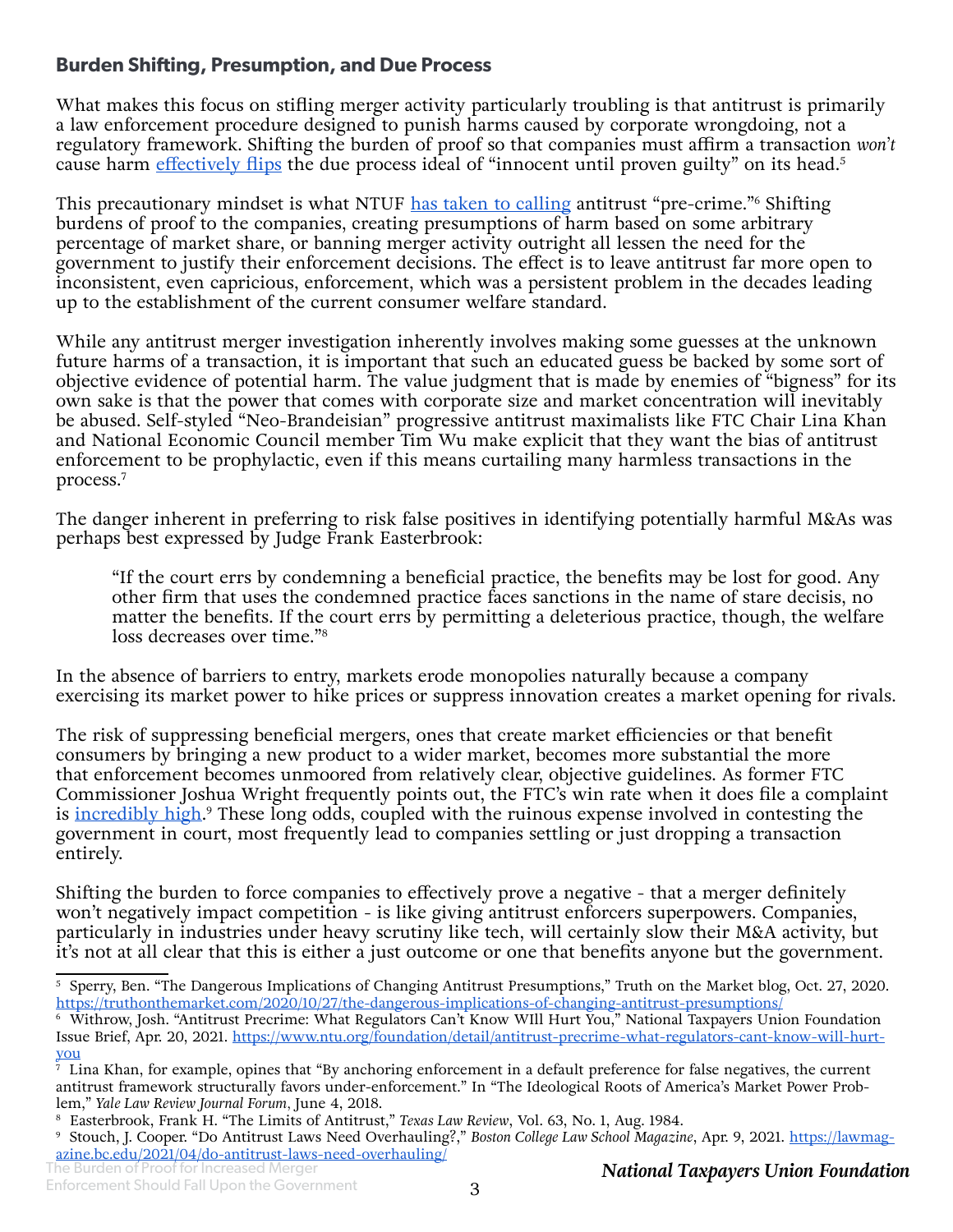#### **Lack of Economic Justification for Presumptions Based on Market Concentration Alone**

Aside from these concerns about fairness and due process, the economic case for basing presumptions of harm on some standard percentage of market concentration is weak at best. With respect to the digital economy, economists Geoff Manne and Dirk Auer [note](https://lawreview.gmu.edu/print__issues/antitrust-dystopia-and-antitrust-nostalgia-alarmist-theories-of-harm-in-digital-markets-and-their-origins/) that the perception that the current tech giants somehow hold a unique position that makes their dominance insurmountable is rooted in "dystopian" thinking that is ill-supported by actual economic data. They note that the courts and legislators shaped the existing antitrust framework with an understanding that "policy makers are often quick to find a monopoly explanation for behavior that they fail to understand."10

To begin with, defining the "relevant market" that a business holds a percentage of is not an easy or exact science itself. As NetChoice's Jennifer Huddleston, formerly of the American Action Forum, [observes](https://www.americanactionforum.org/insight/market-definition-and-the-debates-over-big-tech/), defining market share poses enforcers with a "Goldilocks problem," in which defining a market either too narrowly or too broadly can create a warped view of potential harms to consumers.<sup>11</sup> This is a serious problem when defining markets for digital services or platforms, where various competitors are not necessarily direct substitutes for one another in the way that, say, one auto manufacturer competes with another.

Moreover, even if the market is defined competently, it may not be fair to presume that a given percentage of market share allows for the abuse of monopoly power by a company. This is particularly true in emerging technologies, where a single entrant may have created a popular new device or service that for a time holds a de facto monopoly in its space (Google among search engines and the iPod among music listening devices being two obvious examples). The kind of disruptive innovation that topples today's so-called "monopolies" frequently works not by competing on even ground with existing firms but rather by bypassing them entirely, which is easily missed by enforcers looking at market share within narrow markets in a snapshot in time.<sup>12</sup>

#### **Vertical Mergers Particularly Harmless, Yet Still in the Crosshairs**

"Antitrust's concern with vertical mergers is mistaken," Judge Robert Bork wrote bluntly in *The Antitrust Paradox*, describing the practice of combining two companies in the same industry but at different stages of production (like an automaker merging with a parts supplier)*.* "Vertical mergers," he continues, "are a means of creating efficiency, not of injuring competition."<sup>13</sup>

Until recently, the vast majority of antitrust enforcers and economists agreed that there was simply very little objective evidence to support government intervention in vertical M&As, except in rare circumstances. Indeed, the vast majority of economic studies [have agreed](https://papers.ssrn.com/sol3/papers.cfm?abstract_id=3734429) that vertical integration frequently works to the benefit of consumers. The FTC and DoJ vertical merger guidelines have long reflected this understanding.14

Progressives' response to this evidence has frequently been to simply emphasize concerns about firm size and market "power" as being a higher priority than whether vertical integration produces economic benefits. Though their aim is not limited to Big Tech, the Neo-Brandeisians have been quick to emphasize the rise of the internet giants as an exemplar of the kind of dangerous "bigness" they wish to prevent. Works like Tim Wu's *The Master Switch* play up conjectural fears about novel

<sup>&</sup>lt;sup>10</sup> Manne, Geoffrey and Dirk Auer. "Antitrust Dystopia and Antitrust Nostalgia: Alarmist Theories of Harm in Digital Markets and Their Origins," *George Mason University Law Review*, Vol. 28 : No. 4. [https://lawreview.gmu.edu/print\\_\\_issues/anti](https://lawreview.gmu.edu/print__issues/antitrust-dystopia-and-antitrust-nostalgia-alarmist-theories-of-harm-in-digital-markets-and-their-origins/)[trust-dystopia-and-antitrust-nostalgia-alarmist-theories-of-harm-in-digital-markets-and-their-origins/](https://lawreview.gmu.edu/print__issues/antitrust-dystopia-and-antitrust-nostalgia-alarmist-theories-of-harm-in-digital-markets-and-their-origins/)

<sup>&</sup>lt;sup>11</sup> Huddleston, Jennifer. "Facebook, Market Definitions, and the Goldilocks Problem," American Action Forum, Aug. 25, 2021. <https://www.americanactionforum.org/insight/market-definition-and-the-debates-over-big-tech/>

 $12$  Netflix's rapid displacement of Blockbuster and other physical retail video rental services is one instructive example.

<sup>13</sup> Bork, Robert H.. *The Antitrust Paradox: A Policy at War with Itself,* Bork Publishing, 2021, pg. 232.

<sup>&</sup>lt;sup>14</sup> Agarwal, Asheesh and Andy Jung. "The Long and Successful History of Nascent Acquisitions Suggests Caution in Rethinking Antitrust Enforcement," November 20, 2020. Available at SSRN: [https://papers.ssrn.com/sol3/papers.cfm?abstract\\_](https://papers.ssrn.com/sol3/papers.cfm?abstract_id=3734429) [id=3734429](https://papers.ssrn.com/sol3/papers.cfm?abstract_id=3734429)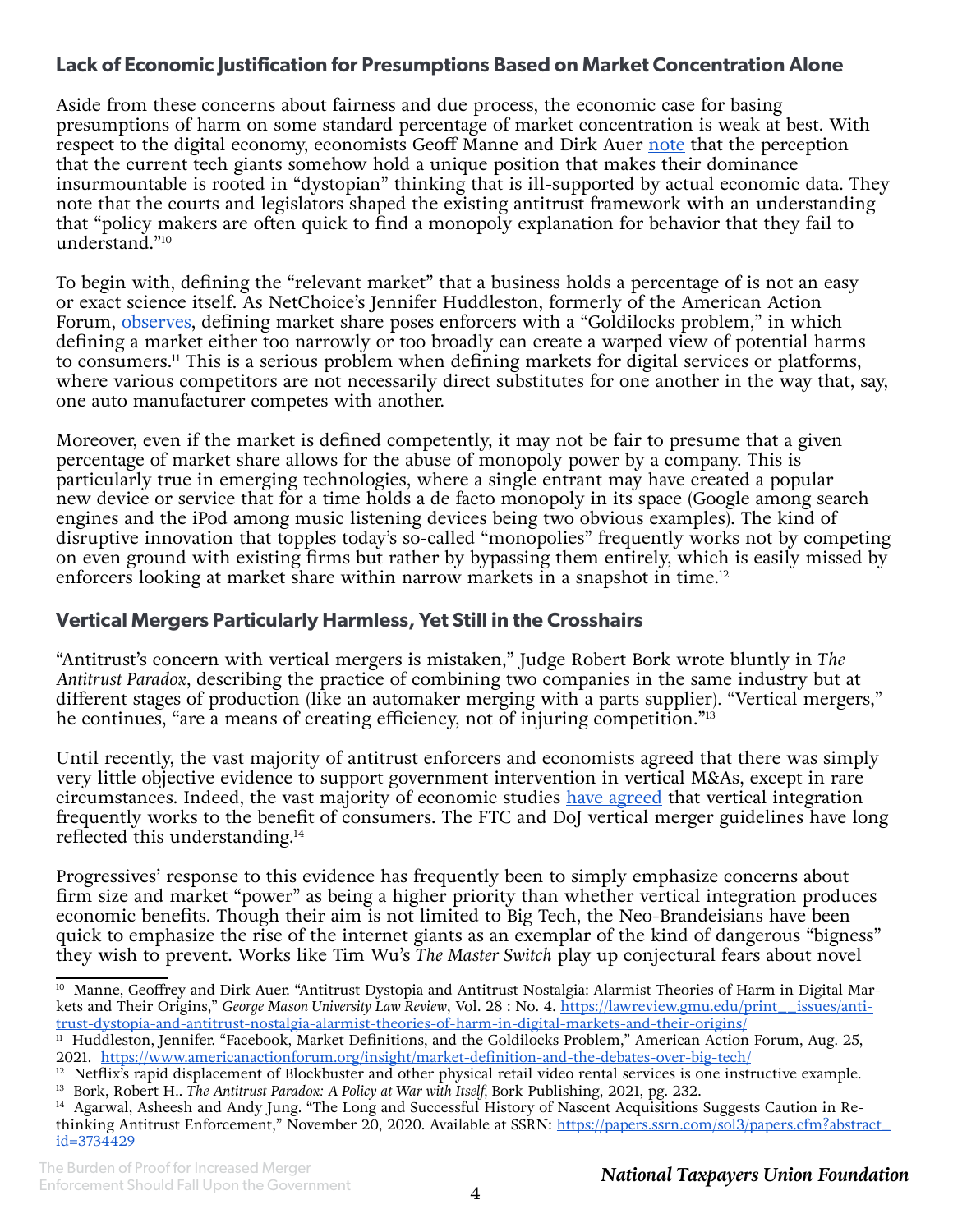developments like the data-driven information economy in order to bypass the problem that there is [little proof](https://www.mercatus.org/system/files/Uncreative-Destruction---The-War-on-Vertical-Integration-in-the-Info-Economy---Brent-Skorup-%26-Adam-Thierer-%2865-Fed-Comm-Law-Jour---April-2012%29_0.pdf) that the concentration in digital markets has significantly harmed prices or innovation.<sup>15</sup>

A number of the most popular products in the digital economy are a result of successful acquisitions of smaller companies by larger, established firms who had the infrastructure in place to scale up their products to their existing large audiences. Prominent examples include Apple's purchase of SoundJam (which became iTunes), Google buying Android, eBay buying PayPal, and Facebook buying Instagram. Each of these purchases by already-large tech companies turned relatively small, promising startups into products that hundreds of millions of consumers have benefited from - and each of which has contributed in its own way to the vibrancy of the competitive landscape.

#### **Nascent Acquisitions and "Potential Competition"**

Yet these sort of "nascent acquisitions" of startups by larger, established platforms are squarely in the crosshairs of Big Tech's detractors, who see their purchasing power as enabling them to purchase potential threats and strangle them in the crib. The evidence that such "kill zones" exist in the digital economy has been <u>[thin at best](https://itif.org/publications/2020/11/09/monopoly-myths-big-tech-creating-kill-zones)</u>,<sup>16</sup> and supporting studies often prove to be <u>easily debunked</u>.<sup>17</sup> Much more prolific are examples like the above, of savvy digital platforms buying innovative startups and figuring out how to scale them up to reach a massive new audience.

That the purchase of Instagram by Facebook is now the subject of an FTC lawsuit (ten years later) is a [perfect example](https://truthonthemarket.com/2020/12/11/facebook-and-the-pros-and-cons-of-ex-post-merger-reviews/) of the sort of backwards thinking about *potential* harms to competition that could turn into an innovation-killing nightmare.<sup>18</sup> While some in retrospect argue that the FTC missed its "duty" to stop Facebook from acquiring a promising future competitor, at the time many observers [mocked](https://thehill.com/blogs/congress-blog/politics/520211-killer-acquisition-or-successful-integration-the-case-of-the) Facebook for paying \$1 billion for a company that wasn't making any money and wouldn't be profitable absent massive investments of money, time, and technological know-how.19 That Instagram has become wildly profitable for Facebook and now boasts <u>[over 1 billion](https://www.emarketer.com/content/global-instagram-users-2020)</u> global monthly users<sup>20</sup> ought to be seen as an M&A success story, not a competitive harm.

Meanwhile, curtailing these nascent acquisitions will almost certainly curb investment and innovation, because startups - and particularly tech startups - are [especially reliant](https://nvca.org/dont-hurt-startups-when-reining-in-big-tech-four-lessons-from-a-new-academic-report/) upon acquisition by large, established companies as a potential exit strategy when securing venture capital.<sup>21</sup> Effectively, getting integrated with Google or Apple or Microsoft is just one of the normal paths of development for an innovative tech startup looking to scale up quickly, or just to cash in and move on to a new venture.

To the extent that this might pose a competitive problem, the solution lies not in banning these acquisitions, but in removing barriers to other ways that startups can provide a return on their

<sup>&</sup>lt;sup>15</sup> Skorup, Brent and Adam Thierer. "Uncreative Destruction: The Misguided War on Vertical Integration in the Information Economy," *Federal Communications Law Journal*, Vol. 65 : No. 2, April 2013. [https://www.mercatus.org/system/files/Uncre](https://www.mercatus.org/system/files/Uncreative-Destruction---The-War-on-Vertical-Integration-in-the-Info-Economy---Brent-Skorup-%26-Adam-Thierer-%2865-Fed-Comm-Law-Jour---April-2012%29_0.pdf)[ative-Destruction---The-War-on-Vertical-Integration-in-the-Info-Economy---Brent-Skorup-%26-Adam-Thierer-%2865-Fed-](https://www.mercatus.org/system/files/Uncreative-Destruction---The-War-on-Vertical-Integration-in-the-Info-Economy---Brent-Skorup-%26-Adam-Thierer-%2865-Fed-Comm-Law-Jour---April-2012%29_0.pdf)[Comm-Law-Jour---April-2012%29\\_0.pdf](https://www.mercatus.org/system/files/Uncreative-Destruction---The-War-on-Vertical-Integration-in-the-Info-Economy---Brent-Skorup-%26-Adam-Thierer-%2865-Fed-Comm-Law-Jour---April-2012%29_0.pdf)

<sup>&</sup>lt;sup>16</sup> Kennedy, Joe. "Monopoly Myths: Is Big Tech Creating 'Kill Zones'?", Information Technology & Innovation Foundation, Nov. 9, 2020. <https://itif.org/publications/2020/11/09/monopoly-myths-big-tech-creating-kill-zones>

<sup>&</sup>lt;sup>17</sup> Jamison, Mark. "Research shows that blocking mergers improves innovation? Not so fast!" American Enterprise Institute Blog, Dec. 2, 2019. [https://www.aei.org/technology-and-innovation/research-shows-that-blocking-mergers-improves-inno](https://www.aei.org/technology-and-innovation/research-shows-that-blocking-mergers-improves-innovation-not-so-fast/)[vation-not-so-fast/](https://www.aei.org/technology-and-innovation/research-shows-that-blocking-mergers-improves-innovation-not-so-fast/)

<sup>&</sup>lt;sup>18</sup> As economist Dirk Auer notes, "*ex-post* reviews will, by definition, focus on mergers where today's outcomes seem preordained — when, in fact, they were probabilistic. This will skew decisions toward finding anticompetitive conduct." In "Facebook and the Pros and Cons of Ex Post Merger Reviews," Truth on the Market blog, Dec. 11, 2020. [https://truthonthe](https://truthonthemarket.com/2020/12/11/facebook-and-the-pros-and-cons-of-ex-post-merger-reviews/)[market.com/2020/12/11/facebook-and-the-pros-and-cons-of-ex-post-merger-reviews/](https://truthonthemarket.com/2020/12/11/facebook-and-the-pros-and-cons-of-ex-post-merger-reviews/)

<sup>19</sup> Sperry, Ben. "Killer Acquisition or Successful Integration?: The Case of the Facebook/Instagram Merger," *The Hill*, Oct. 8, 2020.<https://thehill.com/blogs/congress-blog/politics/520211-killer-acquisition-or-successful-integration-the-case-of-the>

<sup>&</sup>lt;sup>20</sup> Enberg, Jasmine. "Global Instagram Users, 2020," eMarketer, Dec. 8, 2020. [https://www.emarketer.com/content/global-in](https://www.emarketer.com/content/global-instagram-users-2020)[stagram-users-2020](https://www.emarketer.com/content/global-instagram-users-2020)

<sup>&</sup>lt;sup>21</sup> Farrah, Jeff. "Don't Hurt Startups When Reining in Big Tech: Four Lessons from a New Academic Report," National Venture Capital Association Blog, July 8, 2021. [https://nvca.org/dont-hurt-startups-when-reining-in-big-tech-four-lessons-from](https://nvca.org/dont-hurt-startups-when-reining-in-big-tech-four-lessons-from-a-new-academic-report/)[a-new-academic-report/](https://nvca.org/dont-hurt-startups-when-reining-in-big-tech-four-lessons-from-a-new-academic-report/)